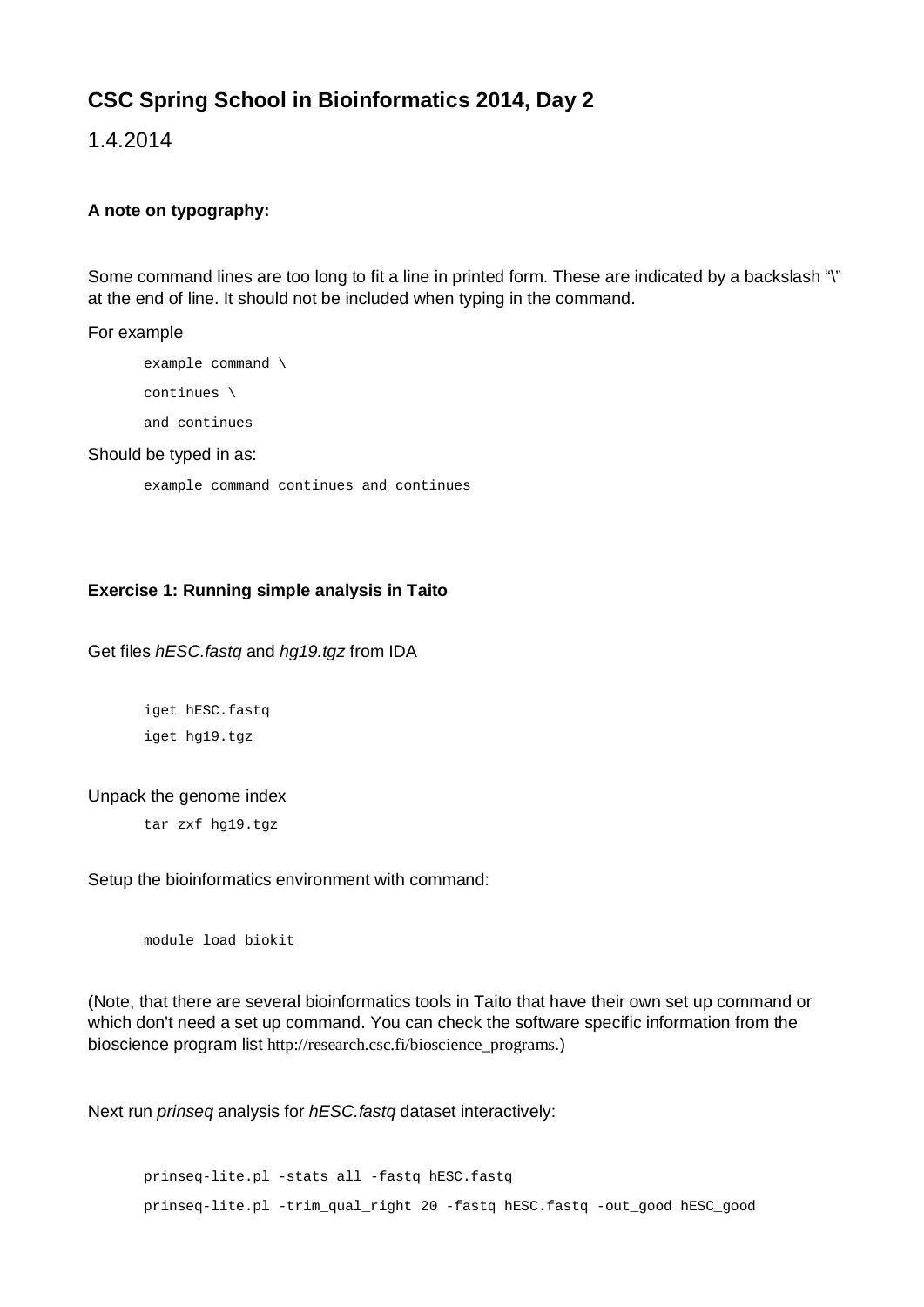Create a batch job script that runs following TopHat2-command:

```
tophat2 –p $SLURM_CPUS_PER_TASK --transcriptome-index hg19.ti -i 70 --no-novel-juncs \
hg19 ESC_good.fastq
```
Open a new file called tophat2\_run.sh with a text editor. You can use for example *nano* editor with command:

nano tophat2\_run.sh

Then paste the sample tophat2 batch job script from the Tophat2 page of CSC (http://research.csc.fi/-/tophat) to this empty text file, and edit the *TopHat2* command to the correct form.

We have a resource reservation for the course on Taito. To use it add this line to your batch job script. (Note that you should only use this for this course, not for your own jobs.)

#SBATCH --reservation=bioinfo

Then submit the job with command:

sbatch tophat2\_run.sh

After submission you can follow the status of your job with commands:

```
squeue -l
squeue -l -u trngXX
```
After the job has finished you check what resources it used with

sacct

To see details of a single job you can use

sacct -1 -j <jobid>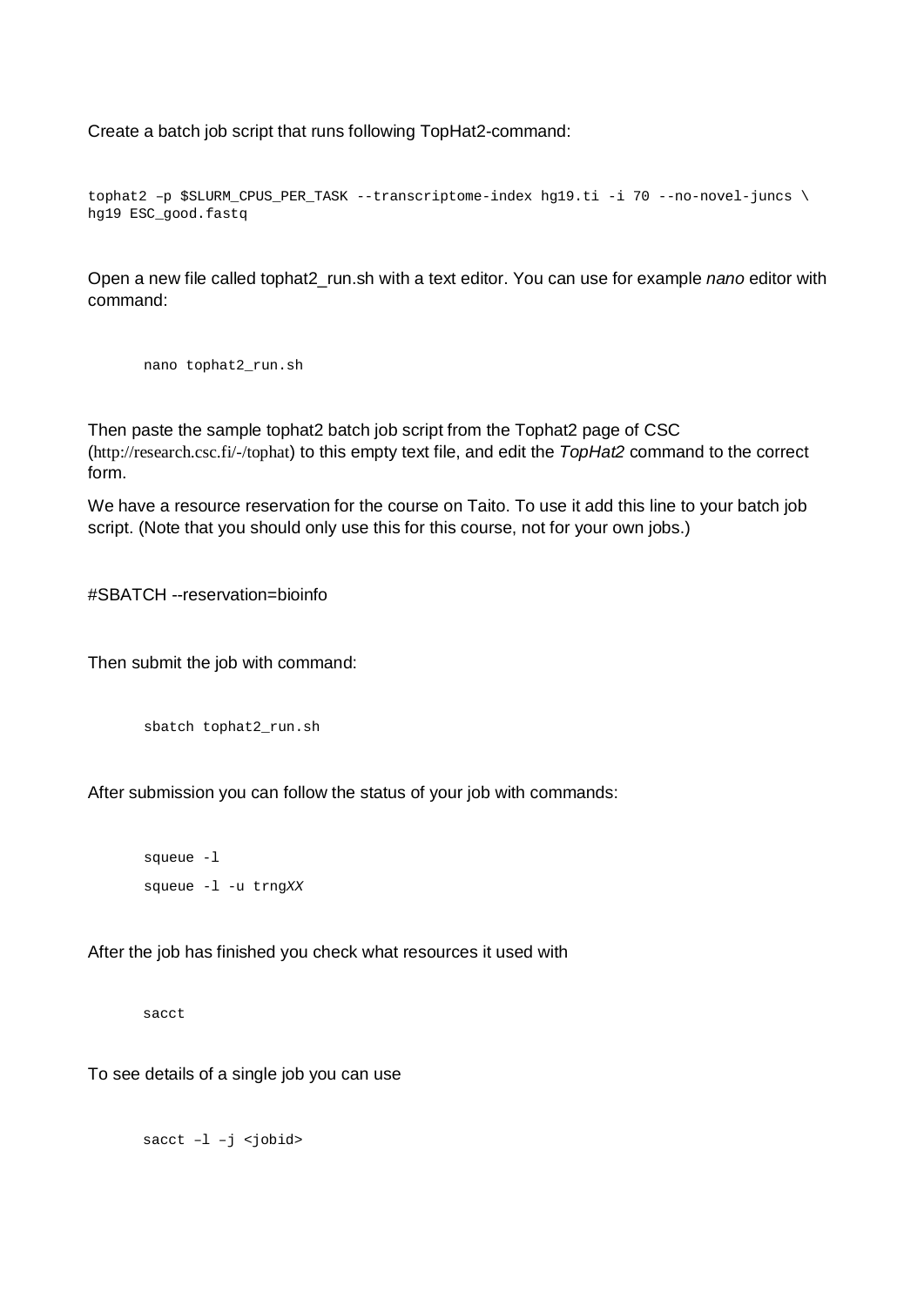sacct lists a rather long list of values, many of which are of interest mainly to sysadmins. To get a more manageable output you can use the –o option to define which fields you want to see.

```
sacct -o jobid, jobname, maxrss, maxvmsize, state, elapsed -j <jobid>
```
Here we have elected to show jobid (JobID), jobname (JobName), maximum used memory (MaxRSS), maximum used virtual memory (MaxVMSize), state of the job (State) and elapsed time (Elapsed). These can be helpful when we decide on the resource allocation parameters for our next similar job.

For details on the different available fields and other options see

man sacct

More information about running batch jobs in Taito:

http://research.csc.fi/taito-batch-jobs

### **Exercise 2: Running an array job**

(http://research.csc.fi/taito-array-jobs)

In this exercise we will run 10 similar analysis using *array batch job* approach.

First download and unpack the input data set from IDA:

```
iget samples1-10.tar.gz
gunzip samples1-10.tar.gz
tar xvf samples1-10.tar
```
Now you should have ten new fastq files in your \$WRKDIR directory.

(sample\_1.fastq, sample\_2.fastq, ..., sample\_10.fastq)

Next modify the *tophat2\_run.sh* batch job file so that it submits 10 jobs as a single job array. To do this add following line to the batch job definitions:

#SBATCH --array=1-10

In the actual command script, use the subjob specific environment variable \$SLURM\_ARRAY\_TASK\_ID to do following steps for each of the sample files: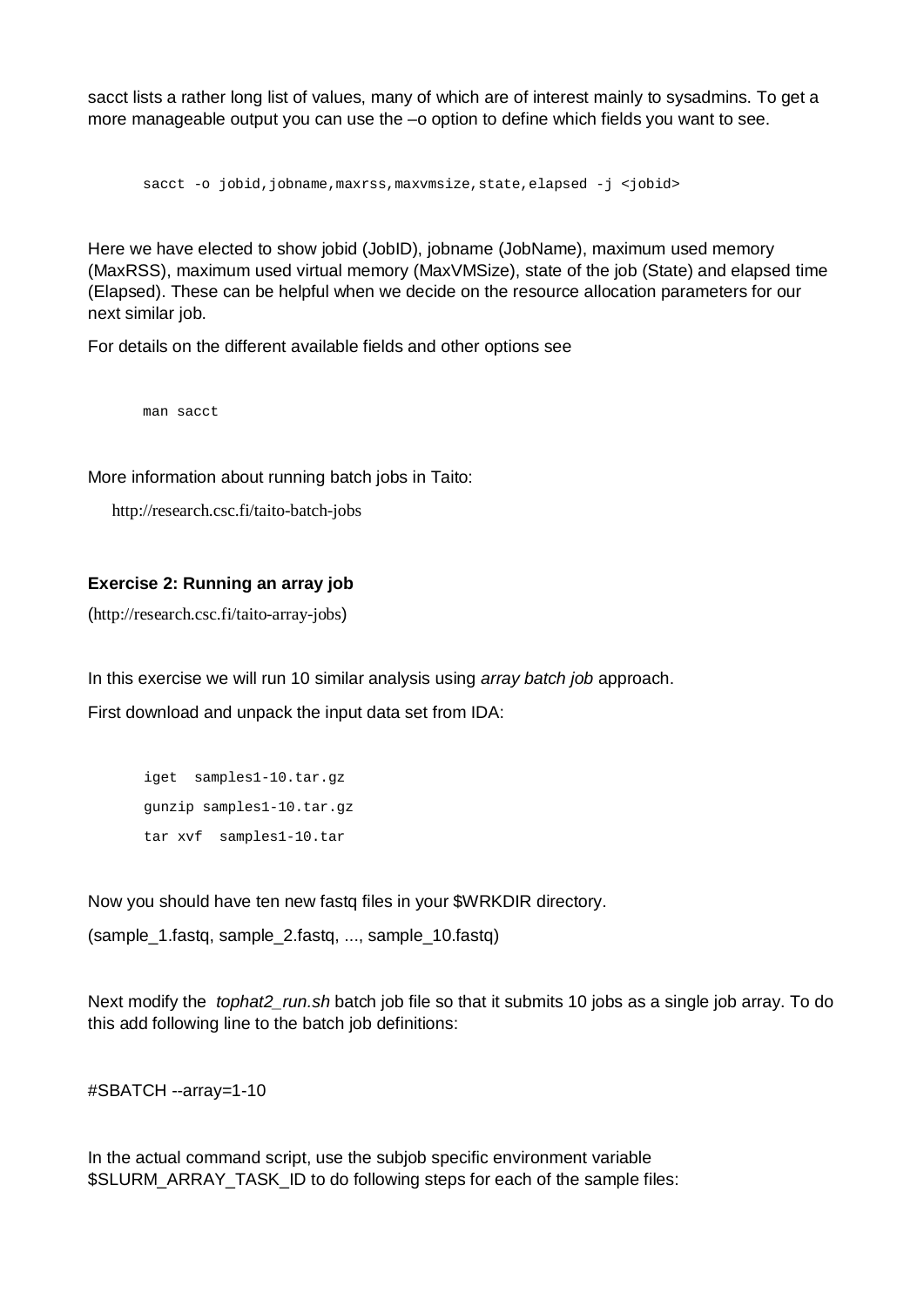#### 1. create a separate directory for the input dataset

mkdir job\_"\$SLURM\_ARRAY\_TASK\_ID"

2. copy the dataset to this new directory

cp sample\_"\$SLURM\_ARRAY\_TASK\_ID".fastq job\_"\$SLURM\_ARRAY\_TASK\_ID"

#### 3. run the *Prinseq* and *TopHat2* analysis for the dataset

cd job\_"\$SLURM\_ARRAY\_TASK\_ID"

```
prinseq-lite.pl -trim_qual_right 20 –fastq sample_"$SLURM_ARRAY_TASK_ID".fastq \
-out_good sample_"$SLURM_ARRAY_TASK_ID"_good.fastq
```
tophat2 -p \$SLURM\_CPUS\_PER\_TASK --transcriptome-index ../hq19.ti -i 70 \ --no-novel-juncs ../hg19 sample\_"\$SLURM\_ARRAY\_TASK\_ID"\_good.fastq

And then submit the job with command *sbatch.*

Use *squeue* to check what the job looks like.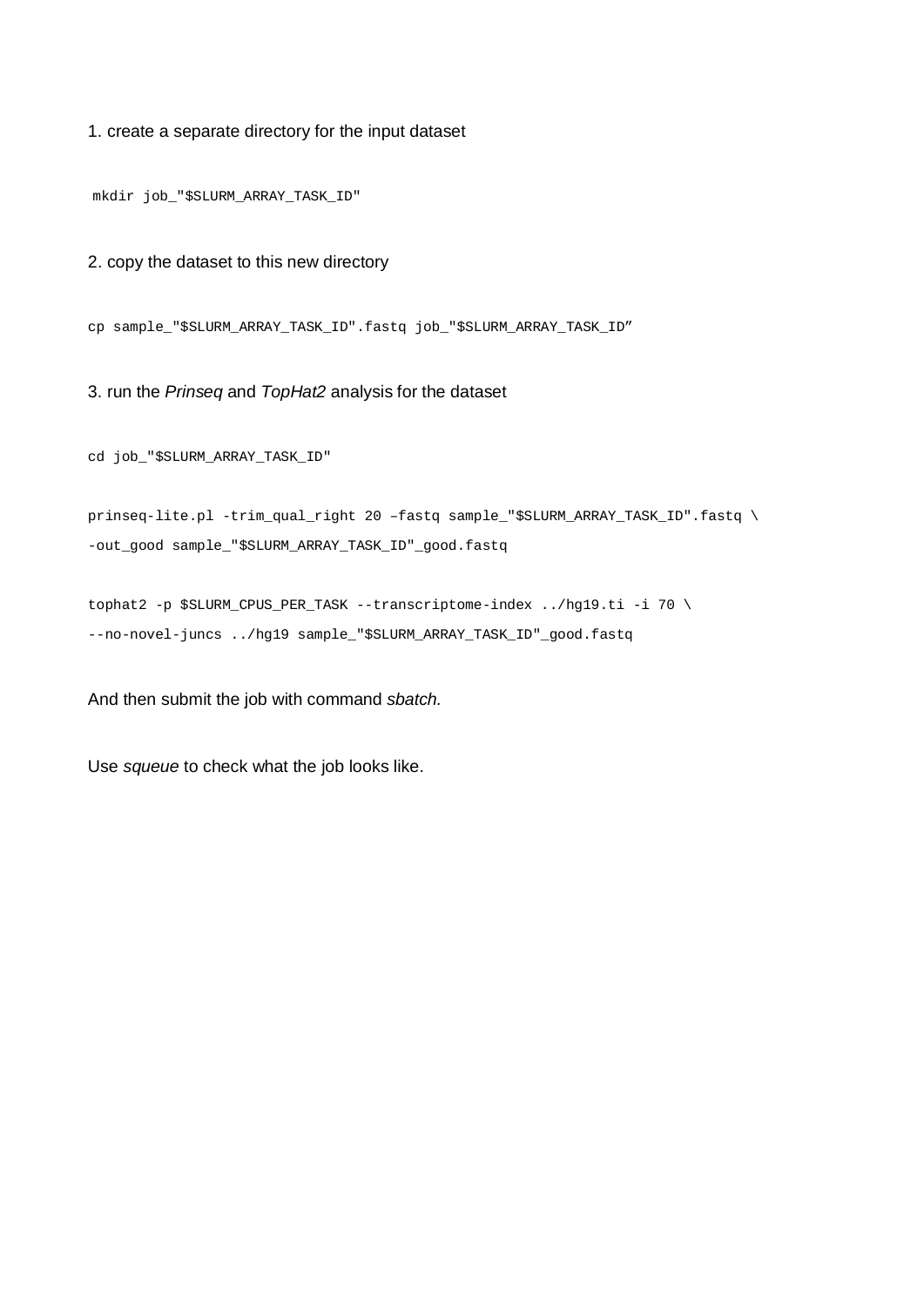#### **Extra exercise: Installing your own application**

In this example we install MCL Markov cluster algorithm program to users own \$USERAPPL directory in Taito.

Move to your \$USERAPPL directory and create there a new directory called *mcl*

```
cd $USERAPPL
mkdir mcl
```
Go to the just created **mcl** directory and download the installation package with wget command

```
cd mcl
wget http://www.micans.org/mcl/src/mcl-latest.tar.gz
```
In this case the installation package is a tar-archive file that has been compressed with gzip program. You can unpack this file with commands

```
gunzip mcl-latest.tar.gz
tar xvf mcl-latest.tar
```
After unpacking, the **ls** command shows that a new directory called *mcl-12-068* has been created to your *mcl* directory. This directory contains the actual installation files and documentation of the software. Create a new empty directory called *version-12-068* to the mcl directory.

```
\overline{1} d
mkdir version-12-068
```
After this go to the *mcl-12-068* directory and study its' content

```
cd
ls -l
```
Installation packages contain often a short installation instructions. Typically this instruction file is called as *INSTALL* or *README*. In this case you should read the *INSTALL* file to find out how the installation should be done.

less INSTALL

Many open source software tools are installed using following three steps:

- 1 Building up the so called *Makefile* with a **./configur**e command.
- 2 Running **make** command that compiles the source code according to the instructions in the *Makefile*
- 3 Installing the compiled executables with command **make install**

Normally the installation packages assume that the user has permissions to install the software to the locations where the standard linux commands and programs normally get installed. However, at CSC this is not the case. You can install software only to your own disk areas. Often you can use option **--prefix=***/path/* to tell to the configure command, where to the program should be installed. In this case we wish to install the software to the *version-12-068* directory in you \$USERAPPL area. Thus you must use following ./configure command:

./configure --prefix=\$USERAPPL/mcl/version-12-068

The configure command checks that all the compilers and libraries, that the software needs, are available. It is not uncommon, that *./configure* reports about missing libraries or incorrect compilation options. In those cases you can check if the missing library or program can be taken in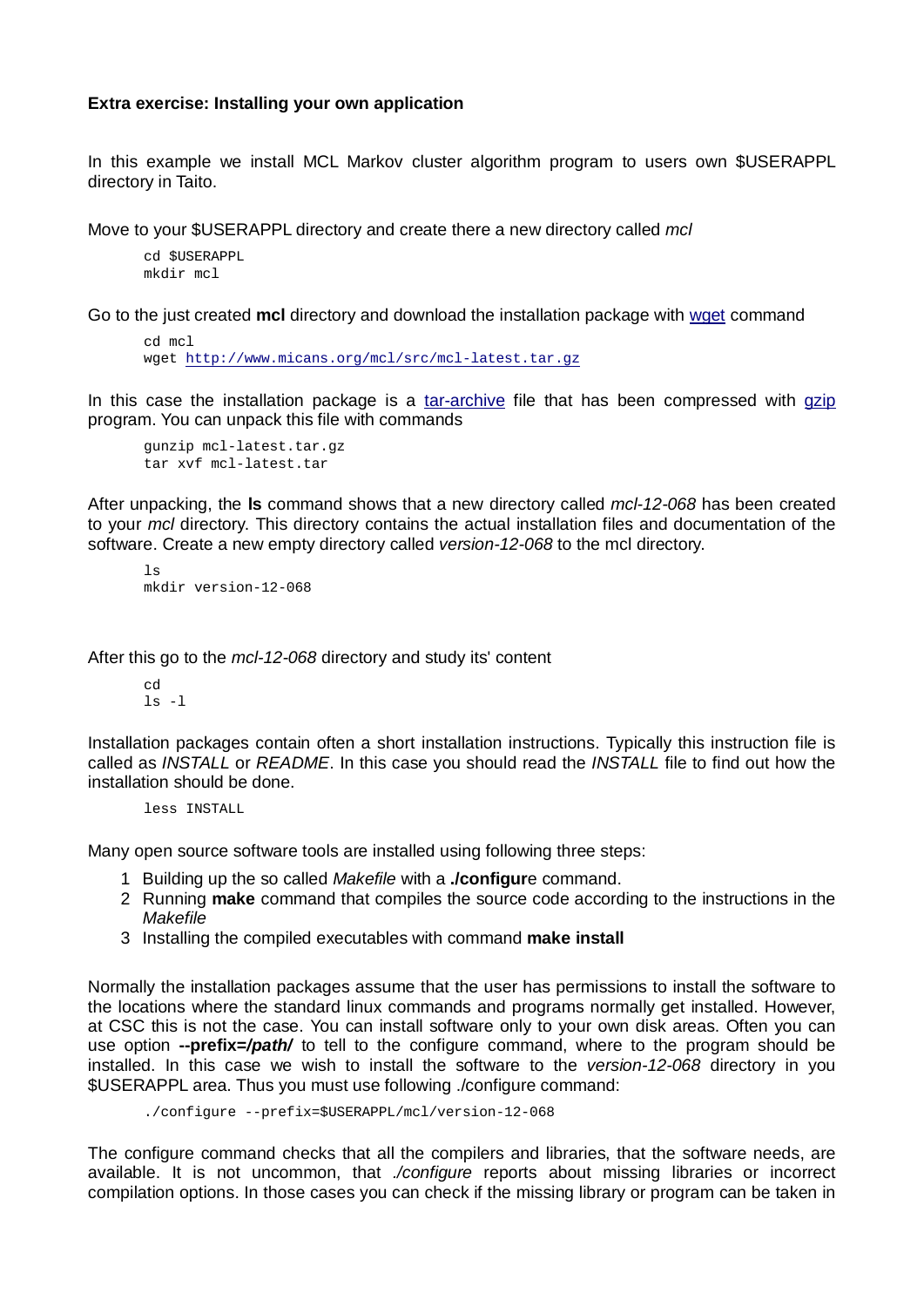use with the module system. CSC environment has several compiler and program versions available. In some cases you may for example need to use certain C-compiler or python version in order to install the software. If you still fail with the installation, ask help from the HelpDesk of CSC.

In the case of *mcl,* the *./configure* script runs without error messages when you use GNUcompilers. The GNU compilers are set up with command:

module switch intel/13.1.0 gcc

Next need to compile and install the software with commands:

make make install

If *make* and *make install* commands don't give any error messages, you have successfully installed your software. Typically the executables, i.e. the compiled programs that can be launched, are stored to a sub directory called *bin*. In this case the bin directory is created to subdirectory *\$USERAPPL/mcl/version-12-068.*

#### Running command

ls \$USERAPPL/mcl/version-12-068/bin

now shows the programs you have installed:

clm clmformat mcl mclcm mclpipeline mcx mcxarray mcxassemble mcxdump mcxi mcxload mcxmap mcxrand mcxsubs

The name of the directory that contains the executables may vary between different software. In any case, to be able to use the programs you must tell the location of your own executables to the command shell. This can be done by adding the directory path of you executables to the **\$PATH** environment variable. In this case we add path "**\${USERAPPL}/mcl/version-12-068/bin**" to the \$PATH variable. This is done with command:

```
export PATH=${PATH}\:${USERAPPL}/mcl/version-12-068/bin
```
Note that the first PATH word in the command above is without the dollar sign. Now you can launch the program you have installed. For example

mcl -h

Remember that also in the future, when you log in to CSC, the PATH variable must be set u before you can use **mcl** command. Also in the batch job files you need to run the correct *export PATH* command above before executing the program you have installed yourself.

If the software you have installed works correctly, you can remove the installation package and temporary directories that were used during the compilation. In this case we could remove the *mcllatest.tar* file and the directory *mcl-09-308/*

```
cd $USERAPPL/mcl
rm mcl-latest.tar
rm -rf mcl-09-308/
```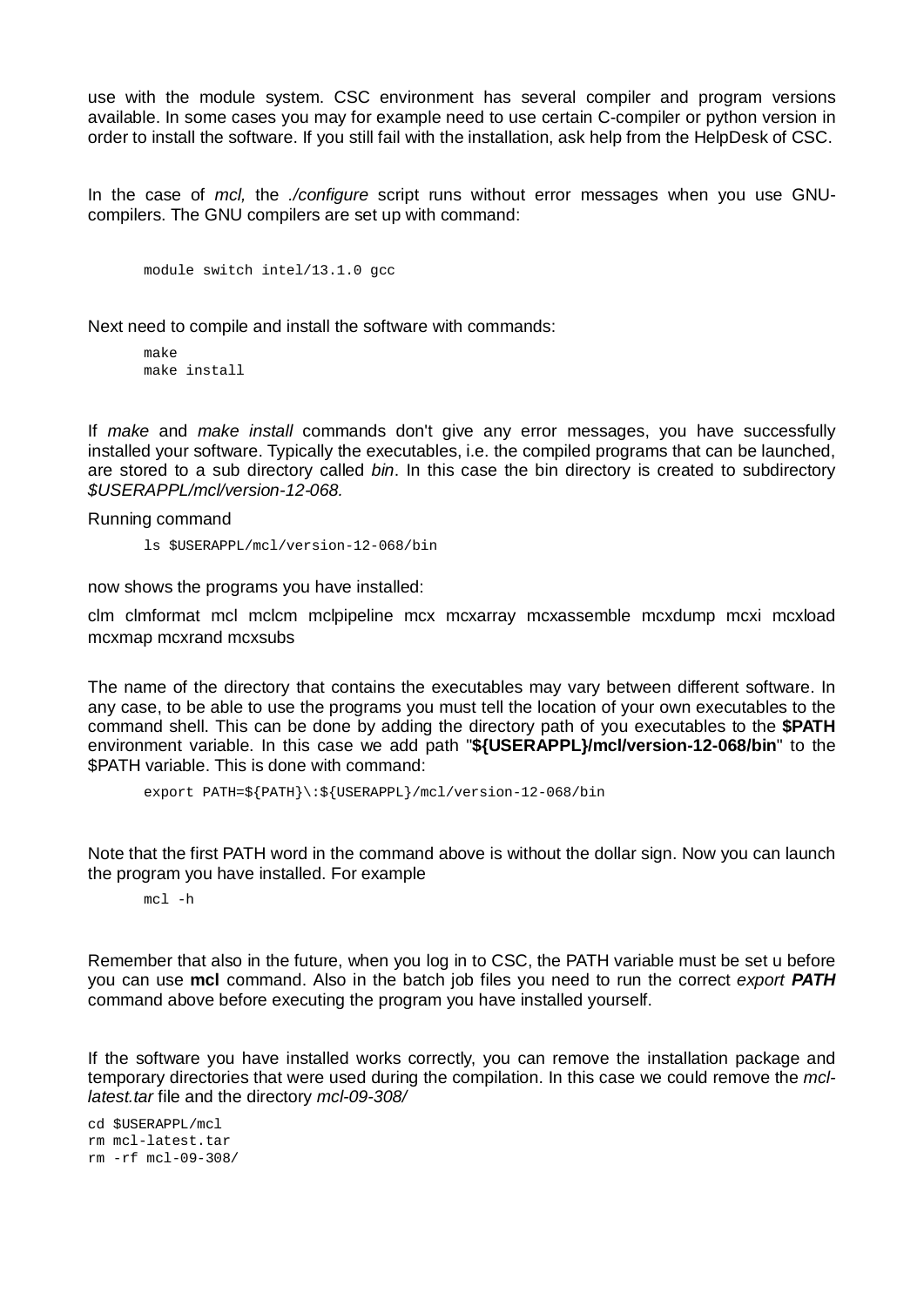#### **Exercise 3: Working with data columns**

We will first submit a BLAST search using the *pb blast* in Taito. We'll be using our own sequence as the database.

First move to the \$WRKDIR and to the sub-directory where you have the *Pseudomonas aeruginosa* genome (NC\_009656.fna) available (See Day 1, Exercise 1). Copy the query sequence set R.fasta into the same directory.

iget R.fasta

You should be able to submit the BLAST job with commands:

module load biokit pb blastn -query R.fasta -dbnuc NC\_009656.fna -out pb\_blast\_results -outfmt 7

By running command:

head -50 pb\_blast\_results

You can see that the result file contains columns, where the query sequences are in the first column and the hit sequences in the second column. You can now check, how many hits each query sequence got with command:

awk '{print \$1}' pb\_blast\_results | grep -v "#" | sort | uniq -c | sort -k1n

Study how this command works by executing it step by step:

```
awk '{print $1}' pb_blast_results
awk '{print $1}' pb_blast_results | grep -v "#"
awk '{print $1}' pb_blast_results | grep -v "#" | sort
awk '{print $1}' pb_blast_results | grep -v "#" | sort | uniq -c
awk '{print $1}' pb_blast_results | grep -v "#" | sort | uniq -c | sort -k1n
```
You can check the number of query sequences in the input file with command:

grep -c ">" R.fasta

Alternative ways to count number of sequences with EMBOSS:

module load emboss seqcount R.fasta infoseq\_summary R.fasta

If you compare that to the number query sequences in the result file:

awk '{print \$1}' pb\_blast\_results | grep -v "#" | sort | uniq -c | wc -l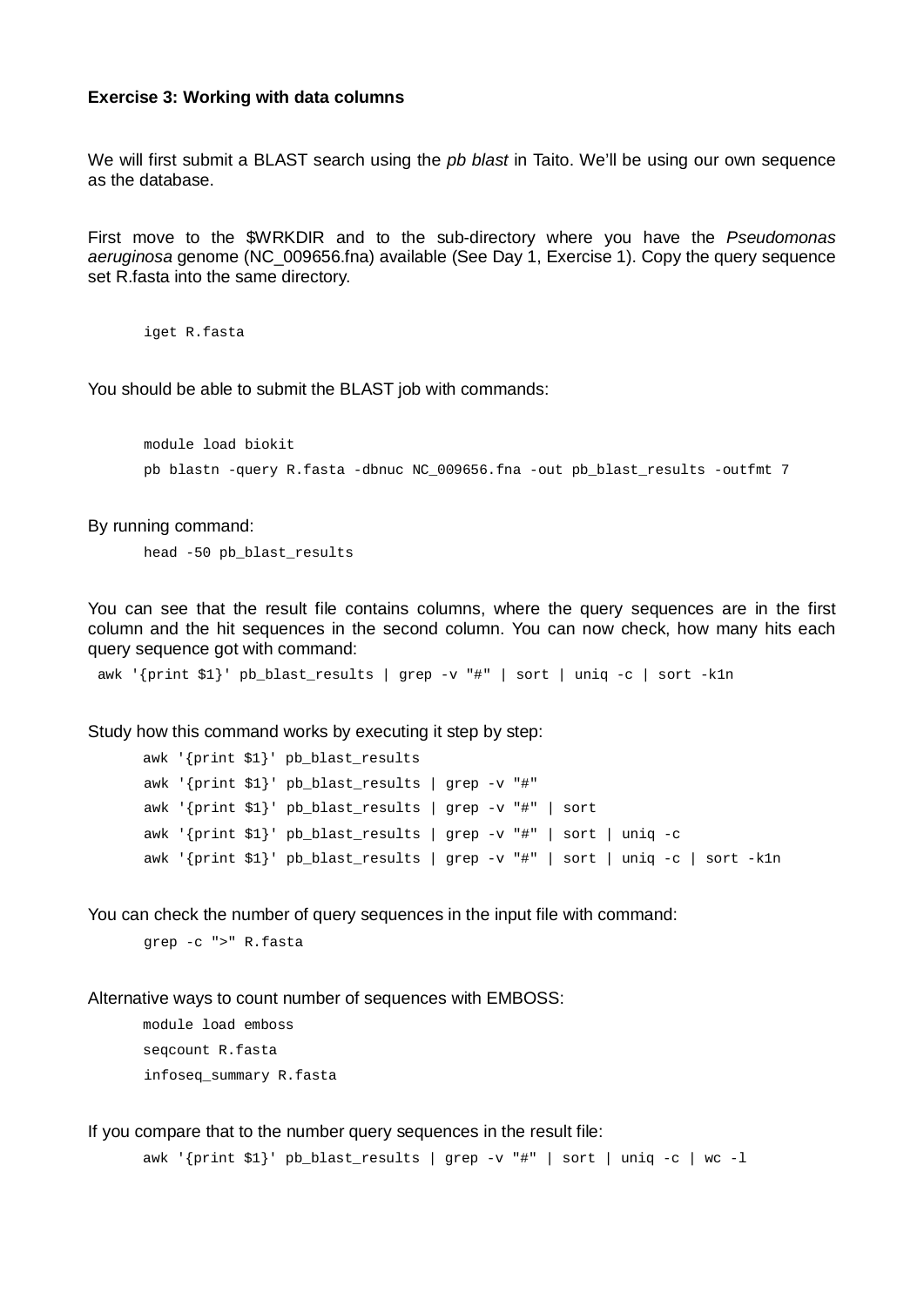You can notice that the command used above shows no information for those query sequences that did not get any matches.

### **Extra task:**

Use linux commands to sort out those query sequences that did not produce any hits. There is no single right way to do this task. You probably need several commands and temporary files to get the result. You can also try linux scripting.

### **Extra task 2:**

Often it is necessary to change files slightly to use them in different analysis programs. This exercise simulates some typical changes you need to do.

### Get file **ftp://mirbase.org/pub/mirbase/CURRENT/genomes/hsa.gff3**

wget ftp://mirbase.org/pub/mirbase/CURRENT/genomes/hsa.gff3

- 1. Remove comment lines (lines starting with #)
- 2. Remove all lines that include tag 'miRNA\_primary\_transcript'
- 3. Change chromosome names from format chr1, chr2, .. to format 1, 2,...
- 4. The 9. column is now format 'ID=MI0006363\_1;accession\_number=MI0006363;Name=hsa-mir-1302-2'. Change it to format 'gene\_id "MI0006363\_1"' You can omit the accession\_number and Name entries.
- 5. Sort the file by chromosome and by miRNA start position (4. column). Make sure to sort the chromosomes in numerical order, not in alphabetical (i.e 1,2,3... not 1,10,11..)
- 6. Output result to a file
- 7. Make another file that only has entries from chromosome 2

It's possible to do the above in single command line, but you can use temporary files if you wish.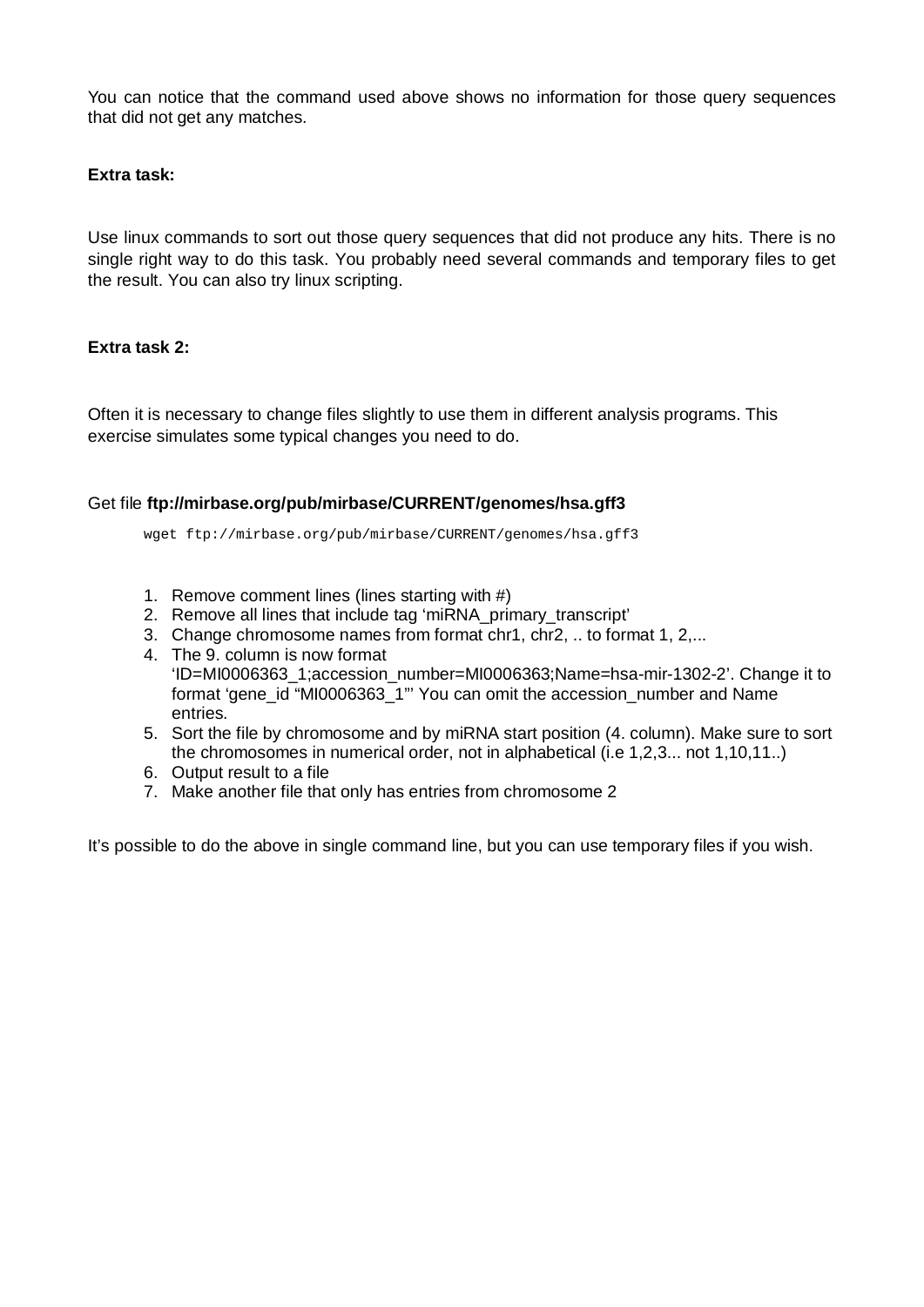### **Exercise 4: Scripting**

Write a script that has variable x and calculates the multiplication table from 1 to 10 for that variable. Use loop structures.

e.g for x=7 you should get

| $\boldsymbol{7}$ |  |  |  |
|------------------|--|--|--|
| 14               |  |  |  |
| $2\sqrt{1}$      |  |  |  |
| 28               |  |  |  |
| 35               |  |  |  |
| 42               |  |  |  |
| 49               |  |  |  |
| 56               |  |  |  |
| 63               |  |  |  |
| 70               |  |  |  |

Hint: You can use command like: echo  $\zeta$  (( $\zeta y * \zeta x$ ) to calculate and output the multiplications.

### **Extra task 1.**

Bash has a special variable \$1, \$2…\$N to store command line arguments. Modify your script so that it takes a number from command line:

./mt\_script 7

and prints out the multiplication table as above.

## **Extra task 2.**

Write a script that uses nested loops to calculate all multiplication tables 1-10 and print them out as a table like this:

| $\mathbf{1}$   | 2              | 3  | $\overline{4}$ | 5  | 6  | 7  | 8  | 9  | 10  |
|----------------|----------------|----|----------------|----|----|----|----|----|-----|
| $\overline{2}$ | $\overline{4}$ | 6  | 8              | 10 | 12 | 14 | 16 | 18 | 20  |
| $\overline{3}$ | 6              | 9  | 12             | 15 | 18 | 21 | 24 | 27 | 30  |
| $\overline{4}$ | 8              | 12 | 16             | 20 | 24 | 28 | 32 | 36 | 40  |
| 5              | 10             | 15 | 20             | 25 | 30 | 35 | 40 | 45 | 50  |
| 6              | 12             | 18 | 24             | 30 | 36 | 42 | 48 | 54 | 60  |
| 7              | 14             | 21 | 28             | 35 | 42 | 49 | 56 | 63 | 70  |
| 8              | 16             | 24 | 32             | 40 | 48 | 56 | 64 | 72 | 80  |
| $\overline{9}$ | 18             | 27 | 36             | 45 | 54 | 63 | 72 | 81 | 90  |
| 10             | 20             | 30 | 40             | 50 | 60 | 70 | 80 | 90 | 100 |

Hint: You can use command like: echo -n  $\zeta$ (  $\zeta$ y \*  $\zeta$ x )) $\zeta'$  to calculate and output the multiplications. (Option –n means no newline after echo and \$'\t' outputs a tab character.)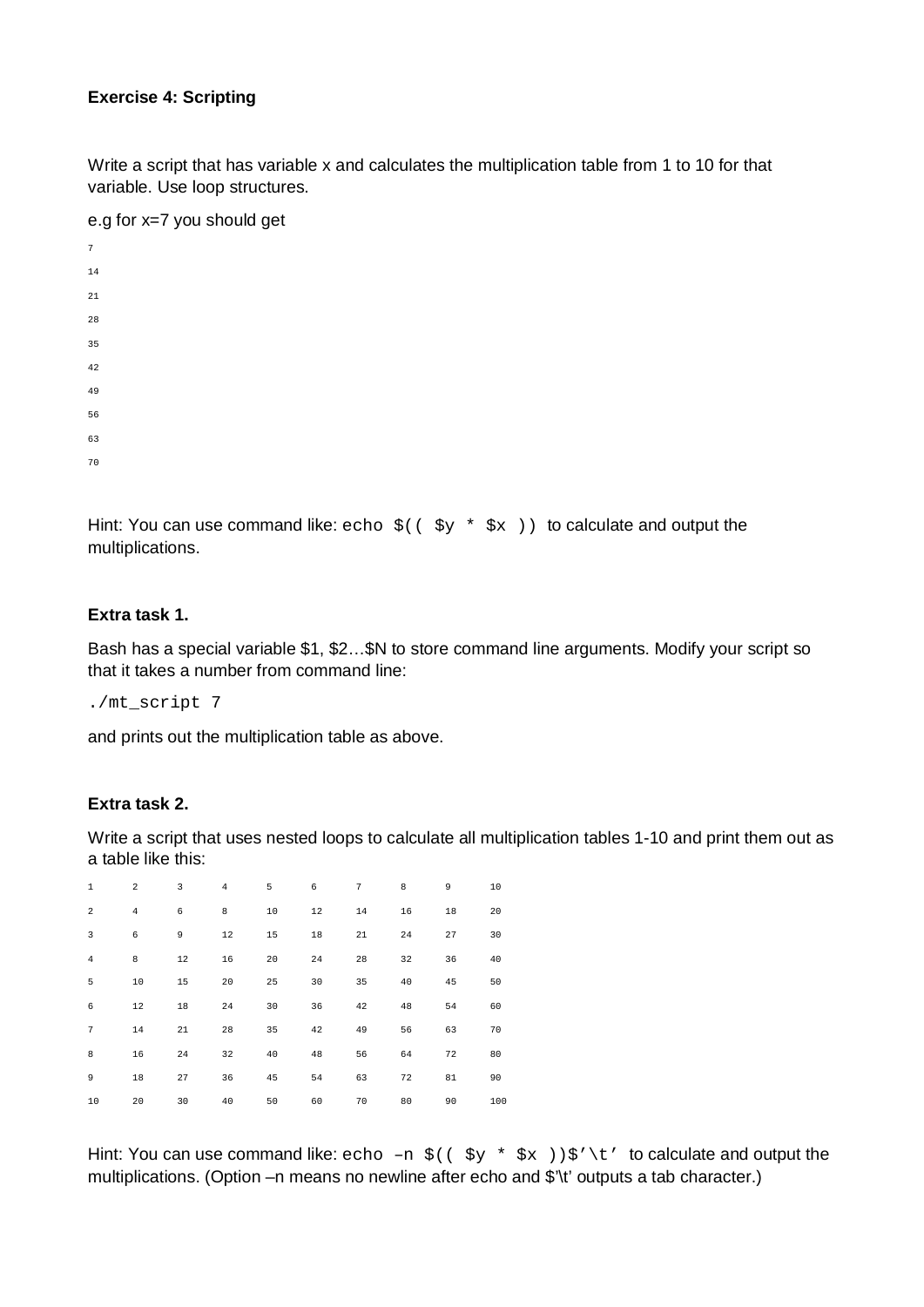### **Exercise 5: Scripting continued (a bit more complex this time)**

Get file mcrA.list from IDA. It contains a list of EMBL accession numbers, one per line.

iget mcrA.list

Write a script that goes through the list line by line, and for each accession number:

- 1. Uses the EMBOSS *entret* command to fetch the sequence from the EMBL database.
- 2. Prints out the accession number, the organism and the strain separated by semicolons
- 3. Deletes the sequence file

### **Hint 1:**

You can go through a list with a **for loop**. For example to print out each line in the file you could use

```
for line in $(cat mcrA.list); do
    echo $line
```
done

### **Hint 2:**

When using variables as part of filenames you have to somehow indicate where the variable name ends. If you tried to for example use:

\$line.txt

bash would understand this as variable named "line.txt". Braces ( {} ) can be used to unambiguously identify a variable:

\${line}.txt

### **Hint 3:**

The command format for *entret* (you will need to load the biokit module for this to work):

entret dbfetch:embl:<accession\_number> <output\_file> -filter

#### **Hint 4:**

You can first run entret for one accession number to see the output file type.

entret dbfetch:embl:AY260438 AY260438.entret –filter

You can use commands like *grep* and *awk* like in Exercise 3 to parse out the desired information.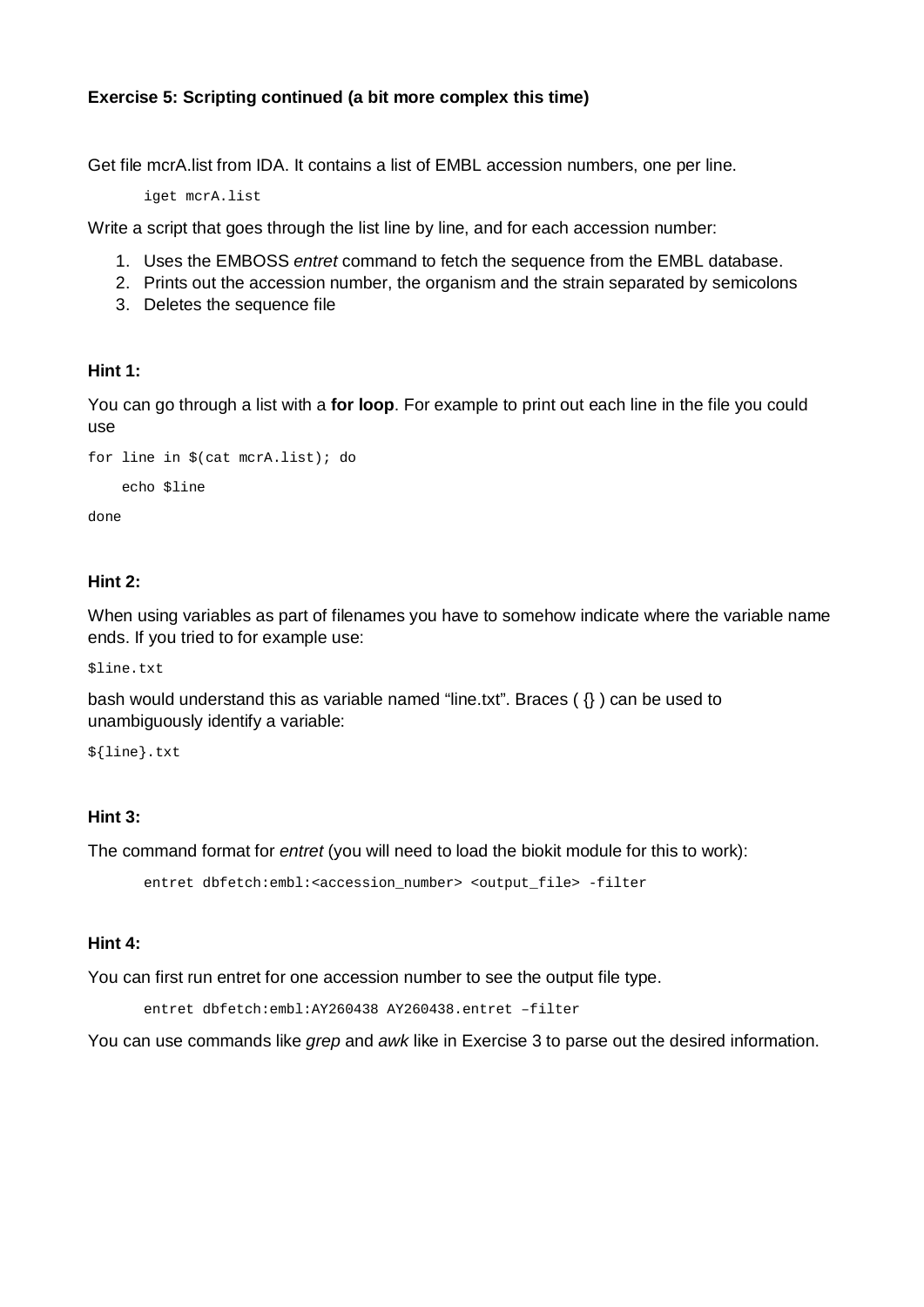### **Exercise 1:**

#!/bin/bash -l #SBATCH -J TopHat #SBATCH -o output\_%j.txt #SBATCH -e errors\_%j.txt #SBATCH -t 24:00:00 #SBATCH -n 1 #SBATCH --nodes=1 #SBATCH --cpus-per-task=4 #SBATCH --mem-per-cpu=4000 #SBATCH --reservation=bioinfo #

module load biokit

tophat2 -p \$SLURM\_CPUS\_PER\_TASK --transcriptome-index hg19.ti -i 70 --no-novel-juncs \ hg19 hESC\_good.fastq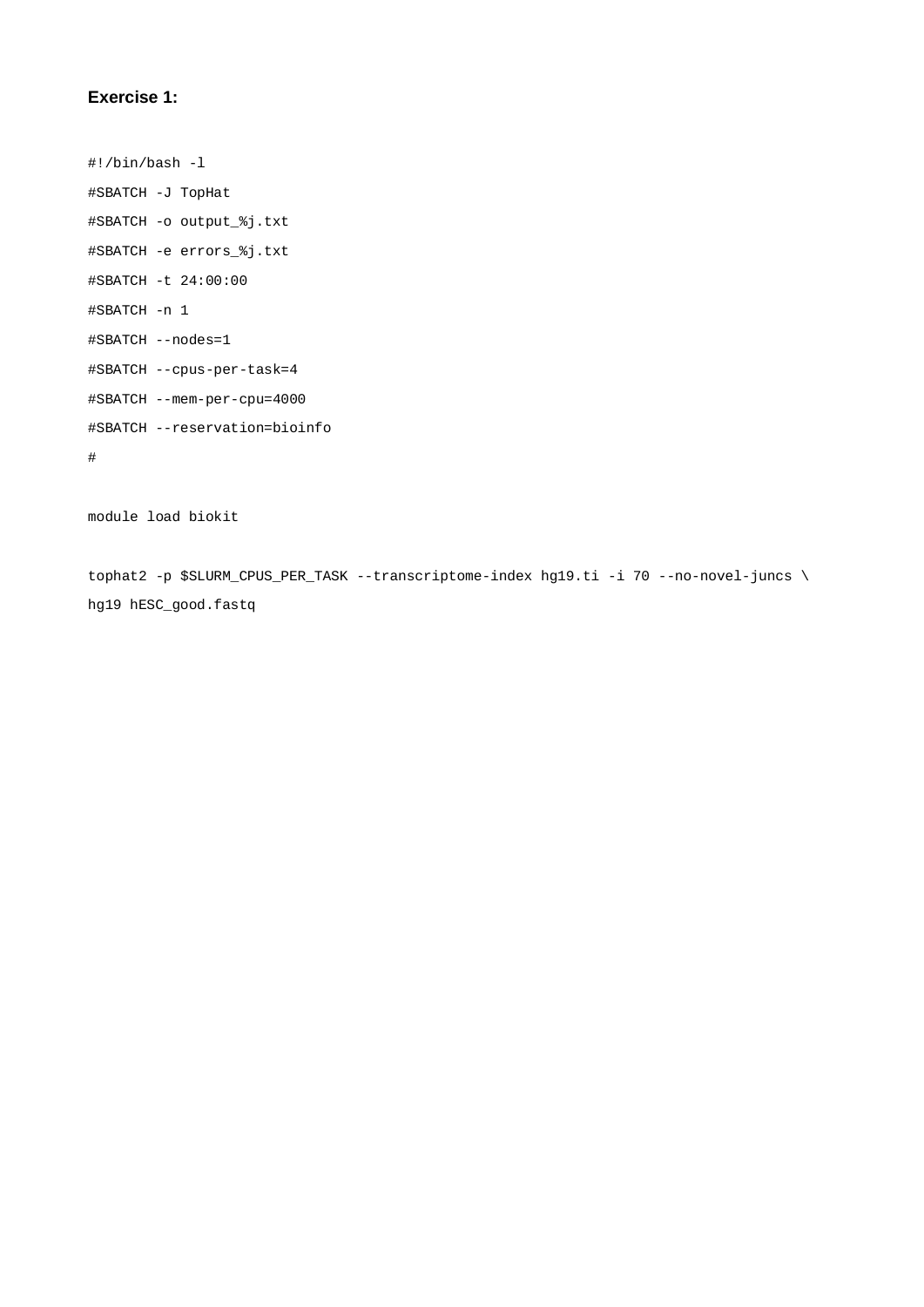#### **Exercise 2**

```
#!/bin/bash -l
#SBATCH -J TopHat
#SBATCH -o output_%j.txt
#SBATCH -e errors_%j.txt
#SBATCH -t 24:00:00
#SBATCH -n 1
#SBATCH --nodes=1
#SBATCH --cpus-per-task=4
#SBATCH --mem-per-cpu=4000
#SBATCH --reservation=bioinfo
#SBATCH --array=1-10
```

```
#
```
mkdir job\_"\$SLURM\_ARRAY\_TASK\_ID" cp sample\_"\$SLURM\_ARRAY\_TASK\_ID".fastq job\_"\$SLURM\_ARRAY\_TASK\_ID" cd job\_"\$SLURM\_ARRAY\_TASK\_ID" prinseq-lite.pl -trim\_qual\_right 20 -fastq sample\_"\$SLURRM\_ARRAY\_TASK\_ID".fastq \ -out\_good sample\_"\$SLURM\_ARRAY\_TASK\_ID"\_good

tophat2 -p \$SLURM\_CPUS\_PER\_TASK --transcriptome-index ../hg19.ti -i 70 \ --no-novel-juncs ../hg19 sample\_"\$SLURM\_ARRAY\_TASK\_ID"\_good.fastq